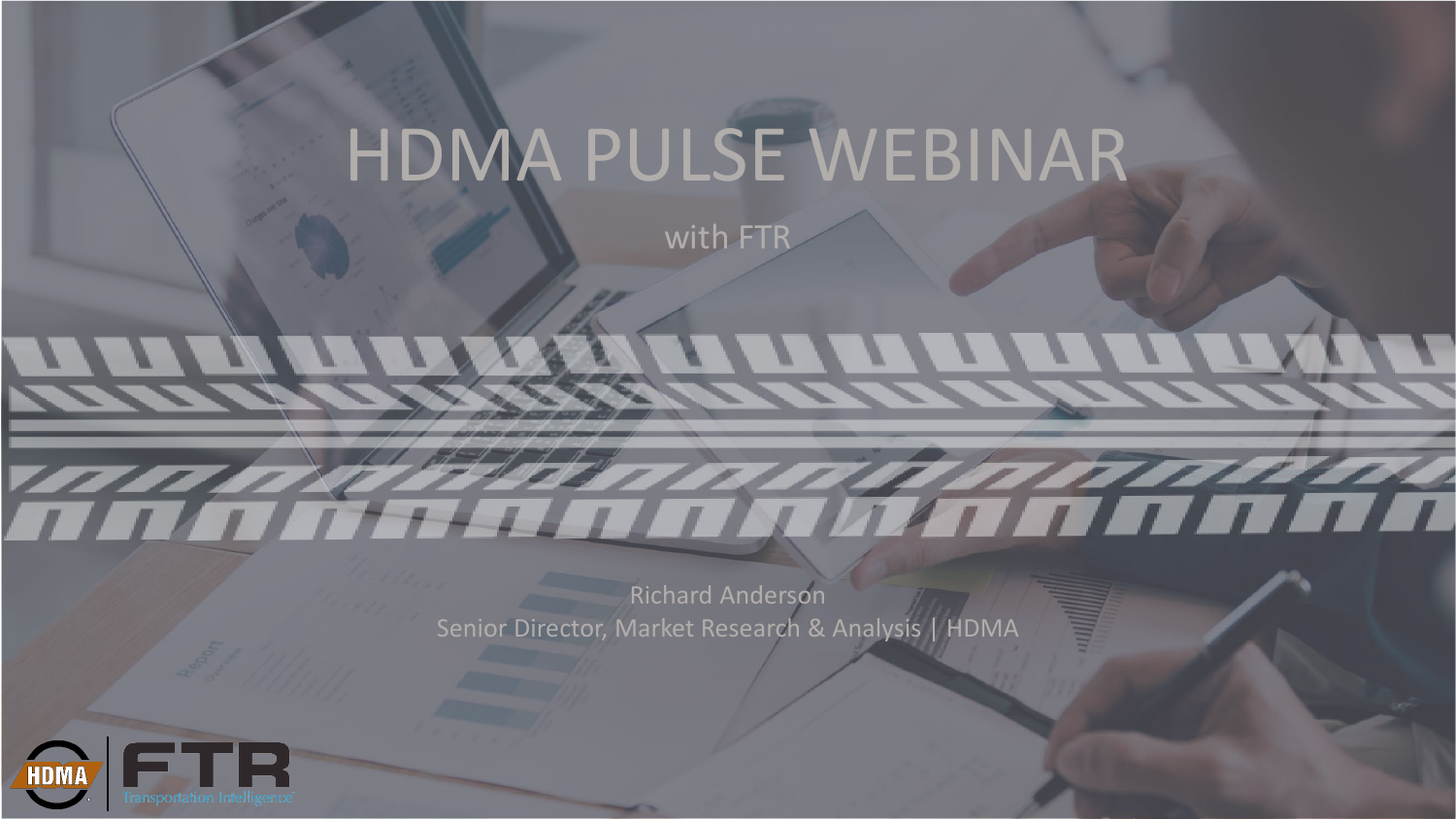

- Data is from our HDMA Pulse Survey May 2022
	- 32 completions
- Total commercial vehicle supply market
	- Classes 4-8, plus trailer
	- Off-highway 50hp+
	- Independent aftermarket & OES

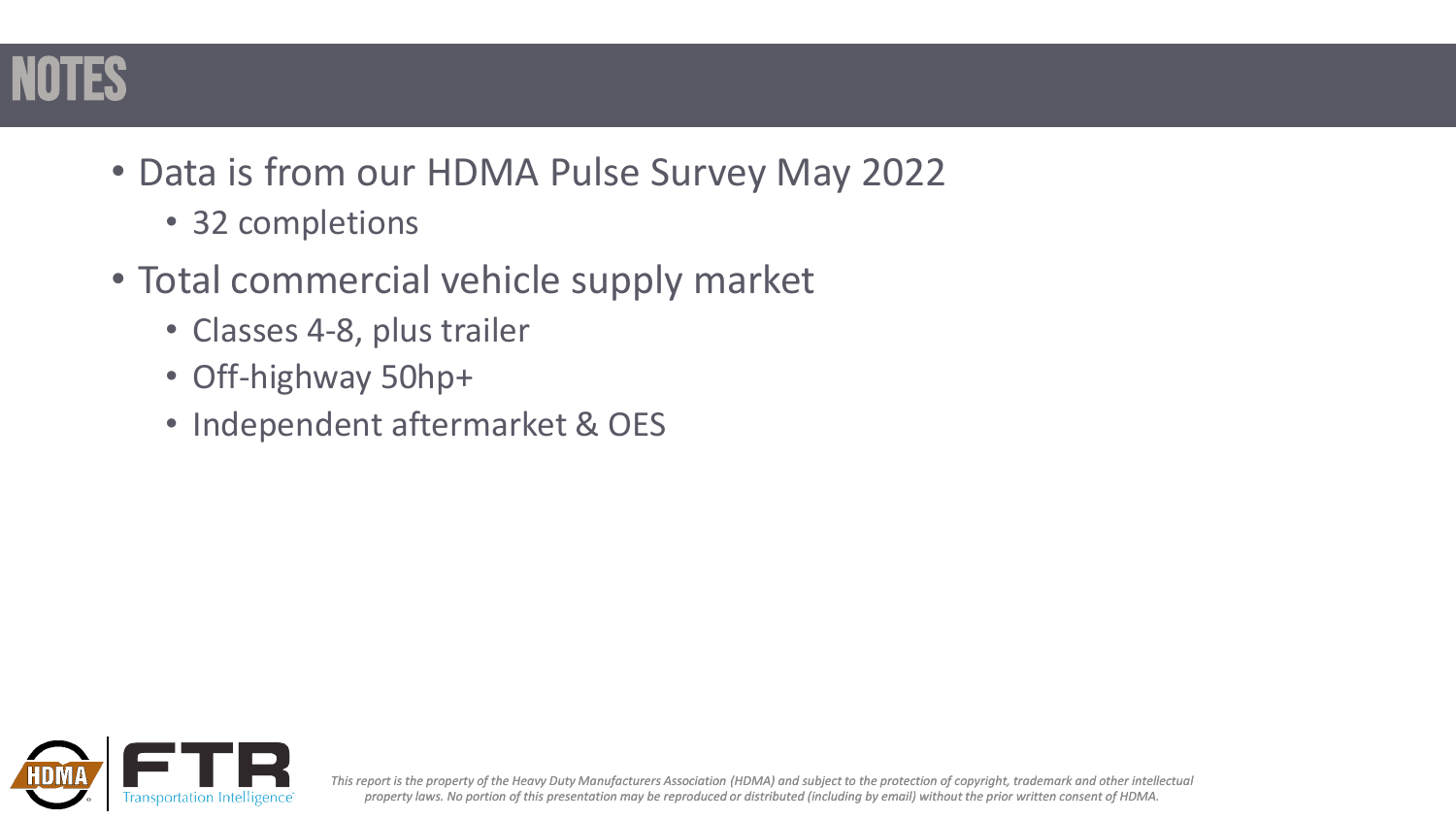

- 1. While respondents indicates strong demand, on going supply chain disruptions continue to hamper the ability of suppliers to meet full demand.
- 2. Concern for inflation continues to rise, and HDMA members report it is the most important factor in their current capacity planning decisions.
- 3. The global economy is viewed as a consistent risk, while the US trucking sector is seen a potential strength.

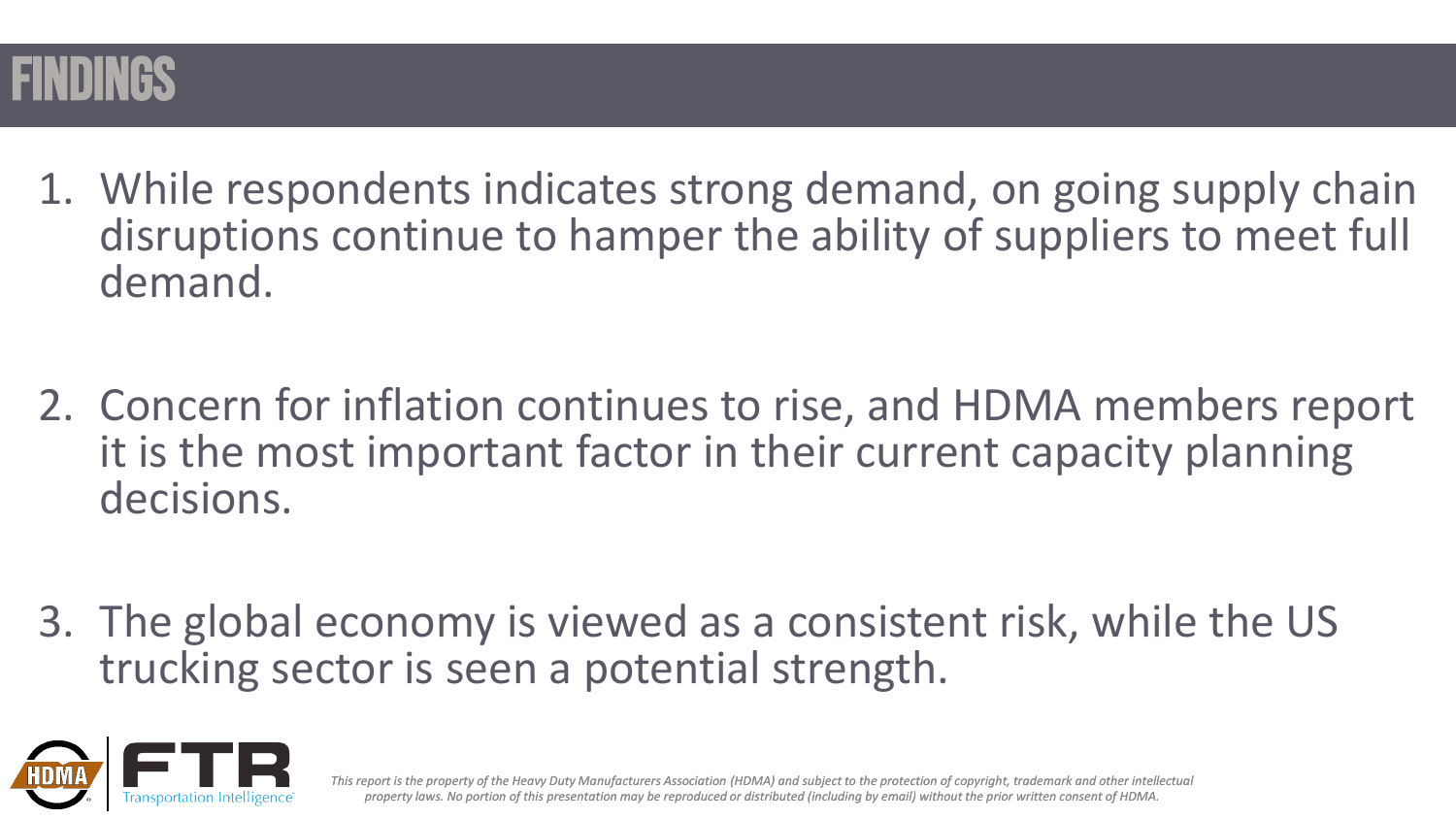# SUPPLIER BUSINESS PLAN – QUARTER

What is your current North America Q2-2022 commercial vehicle business plan compared to Q2-2021?





*This report is the property of the Heavy Duty Manufacturers Association (HDMA) and subject to the protection of copyright, trademark and other intellectual property laws. No portion of this presentation may be reproduced or distributed (including by email) without the prior written consent of HDMA.* 

Average: 14% April: 15% March: 11%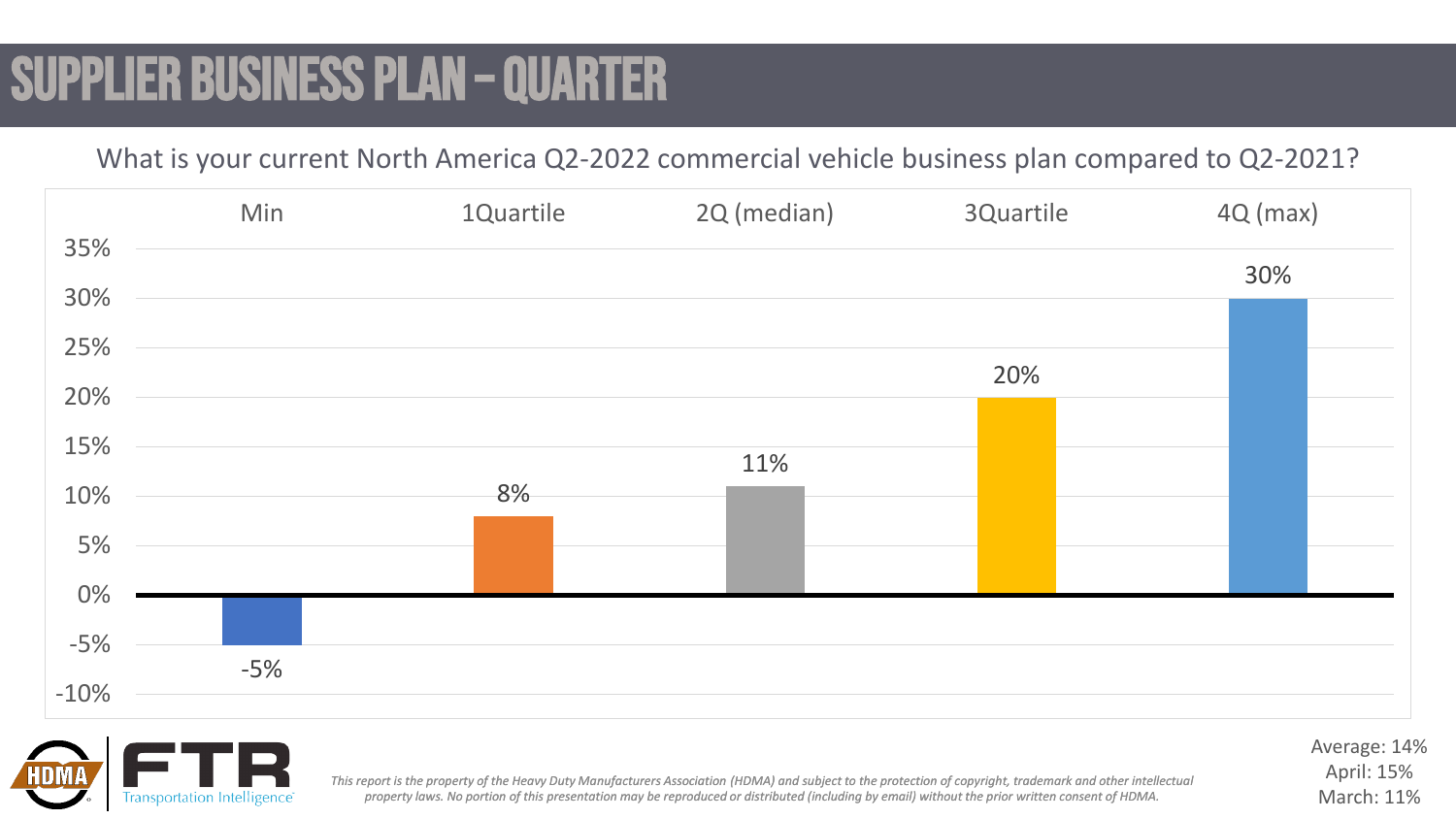# SUPPLIER BUSINESS PLAN – ANNUAL





March: 12% February: 10%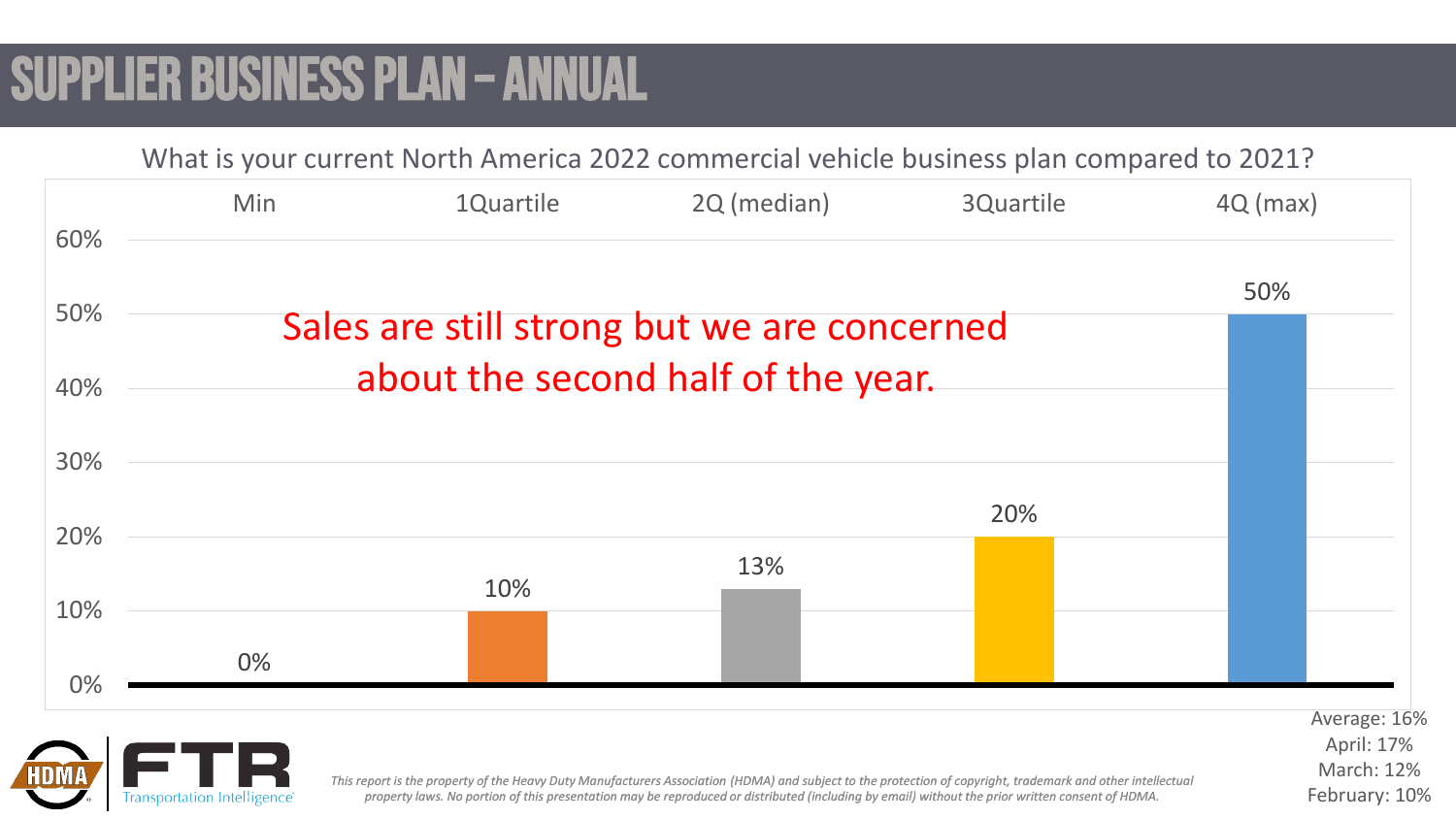### May PULSE POLL

**Given the current inflationary environment and other business pressures, what is your current level of confidence in achieving your business plan for the balance of 2022?**

- Highest confidence  $(90\% +) 0\%$
- High confidence (≈75%) 36%
- Moderate confidence (≈50%) 46%
- Low confidence (worse than 50/50) 18%

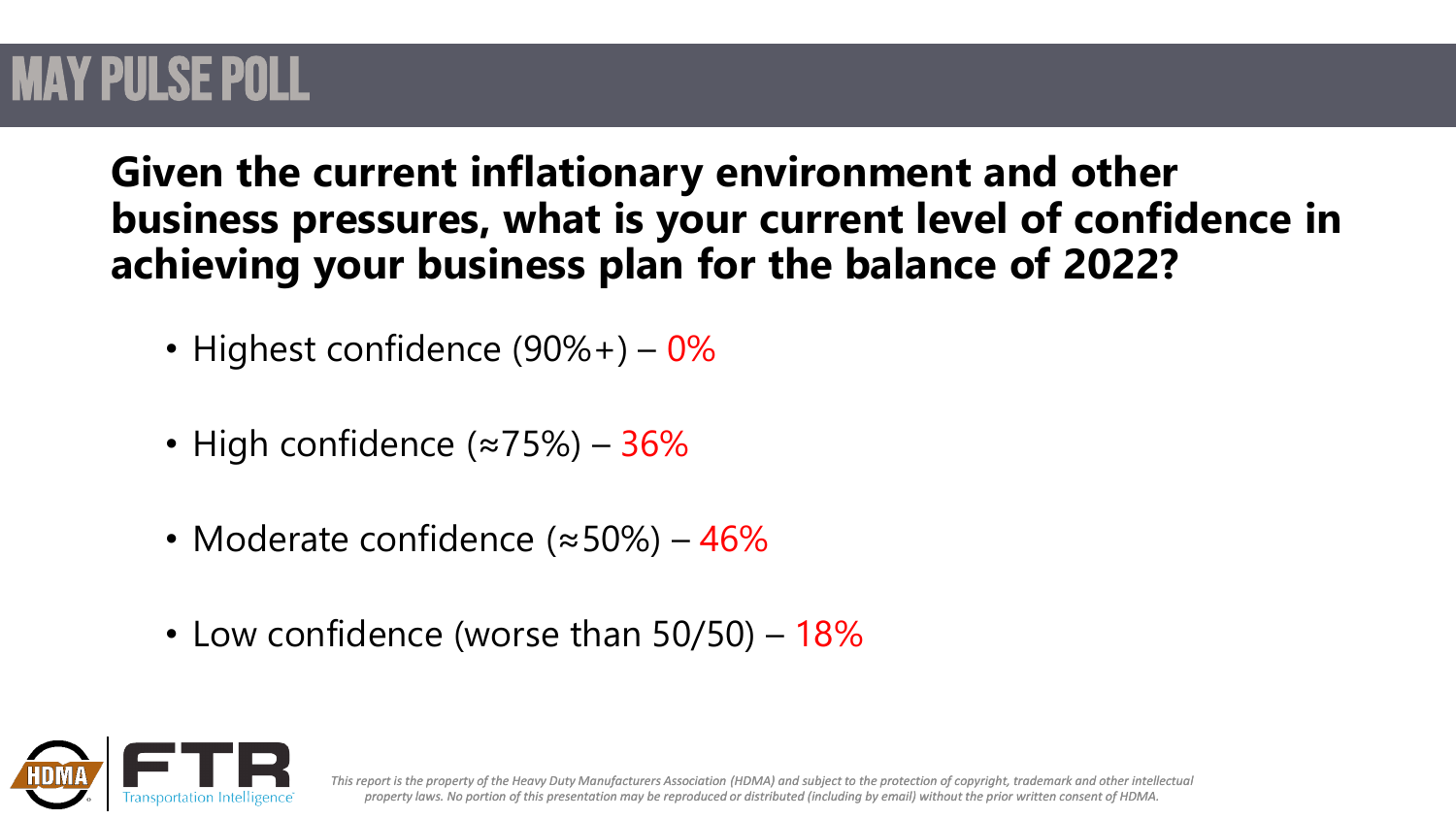# SUPPLY CHAIN – METALS

Please rate the overall condition of your company's supply chain by category compared to current demand levels.





Average of response midpoints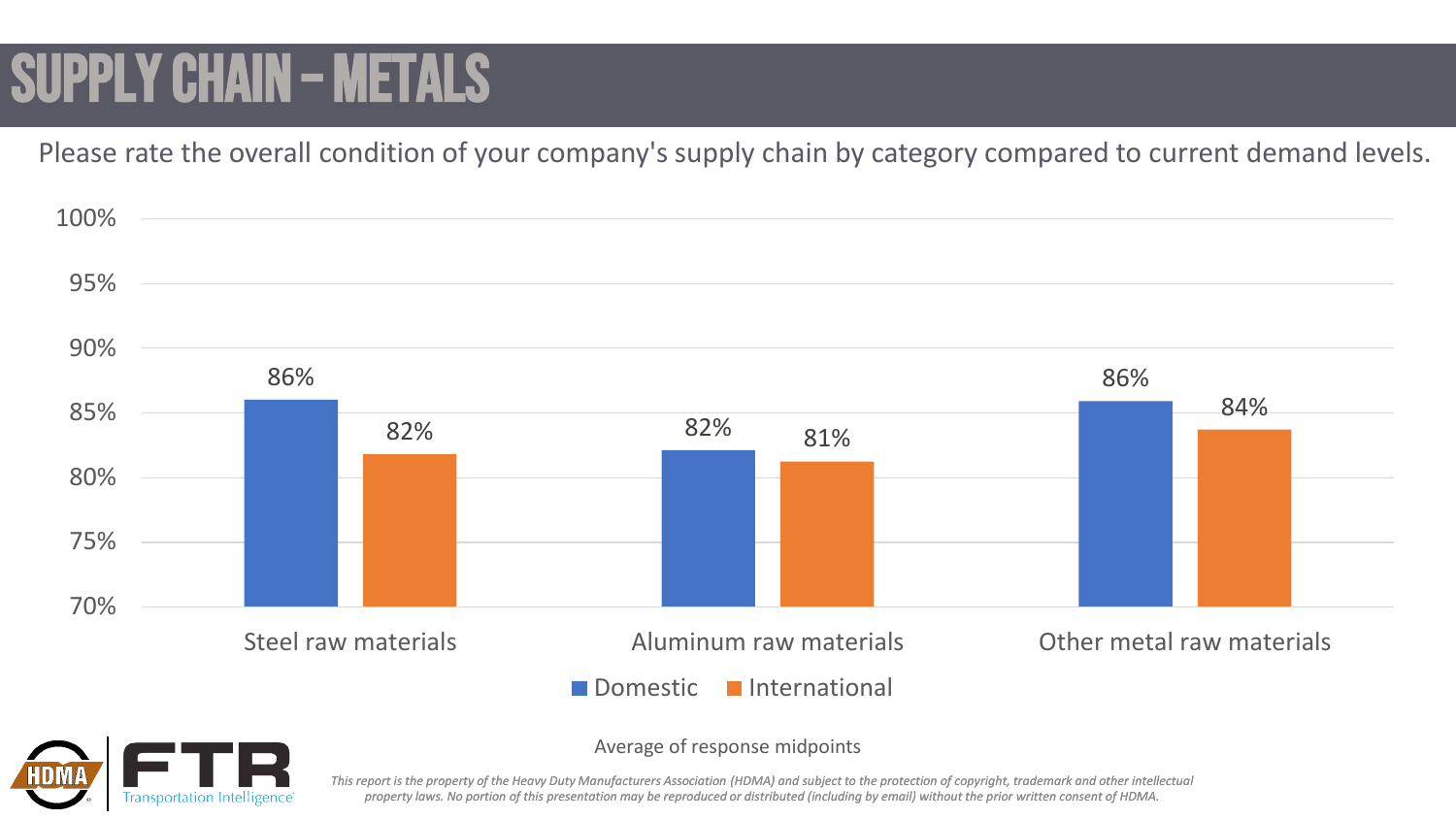# SUPPLY CHAIN - SUB-COMPONENTS

Please rate the overall condition of your company's supply chain by category compared to current demand levels.

| 100% |                                                     |                               |
|------|-----------------------------------------------------|-------------------------------|
| 95%  |                                                     |                               |
| 90%  |                                                     |                               |
| 85%  |                                                     | 83%                           |
| 80%  |                                                     | 81%                           |
| 75%  | 75%<br>74%                                          |                               |
| 70%  |                                                     |                               |
|      | Electronic sub-components<br>Domestic International | Non-electronic sub-components |



Average of response midpoints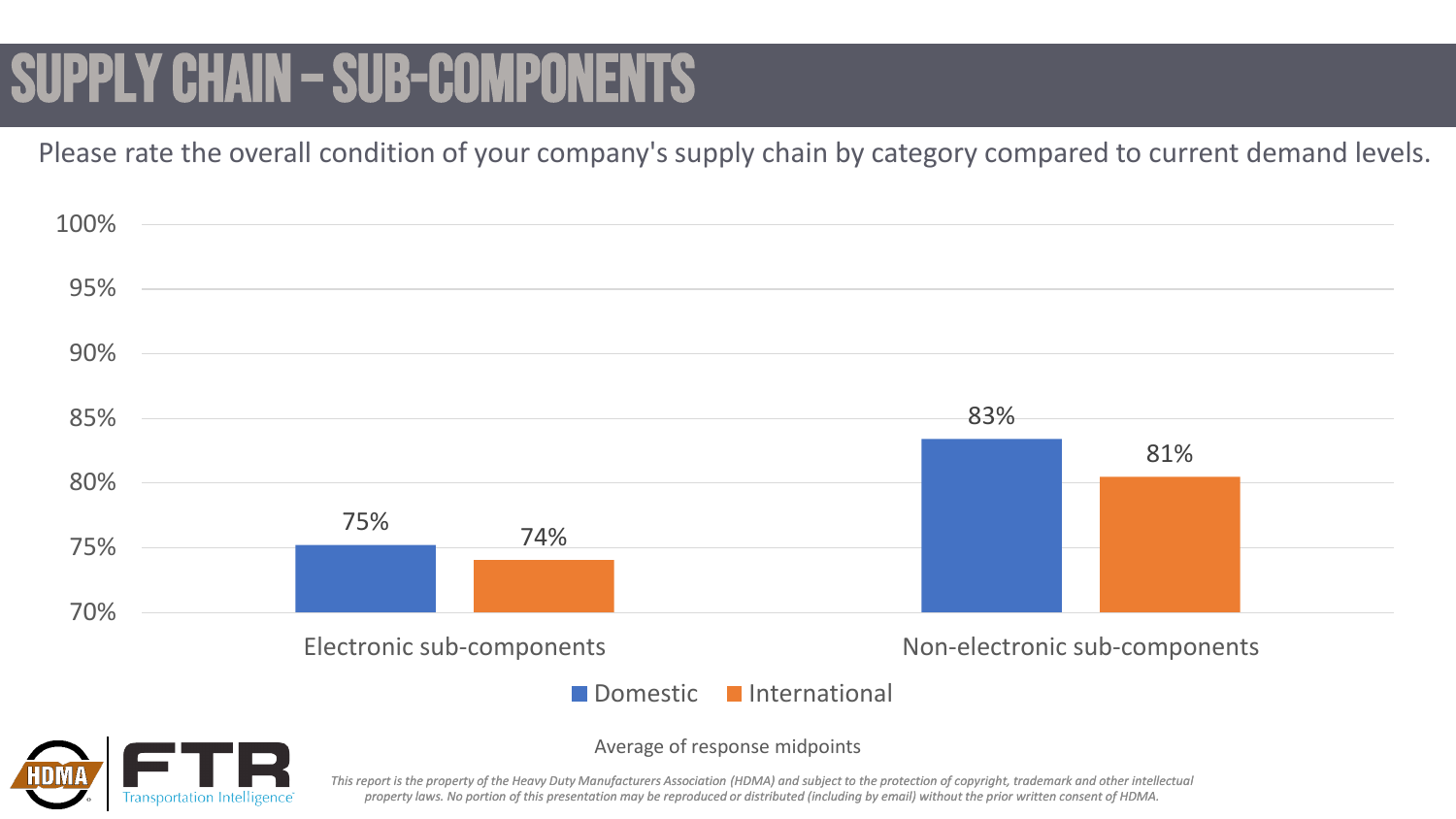# SUPPLY CHAIN – OTHER

Please rate the overall condition of your company's supply chain by category compared to current demand levels.





Average of response midpoints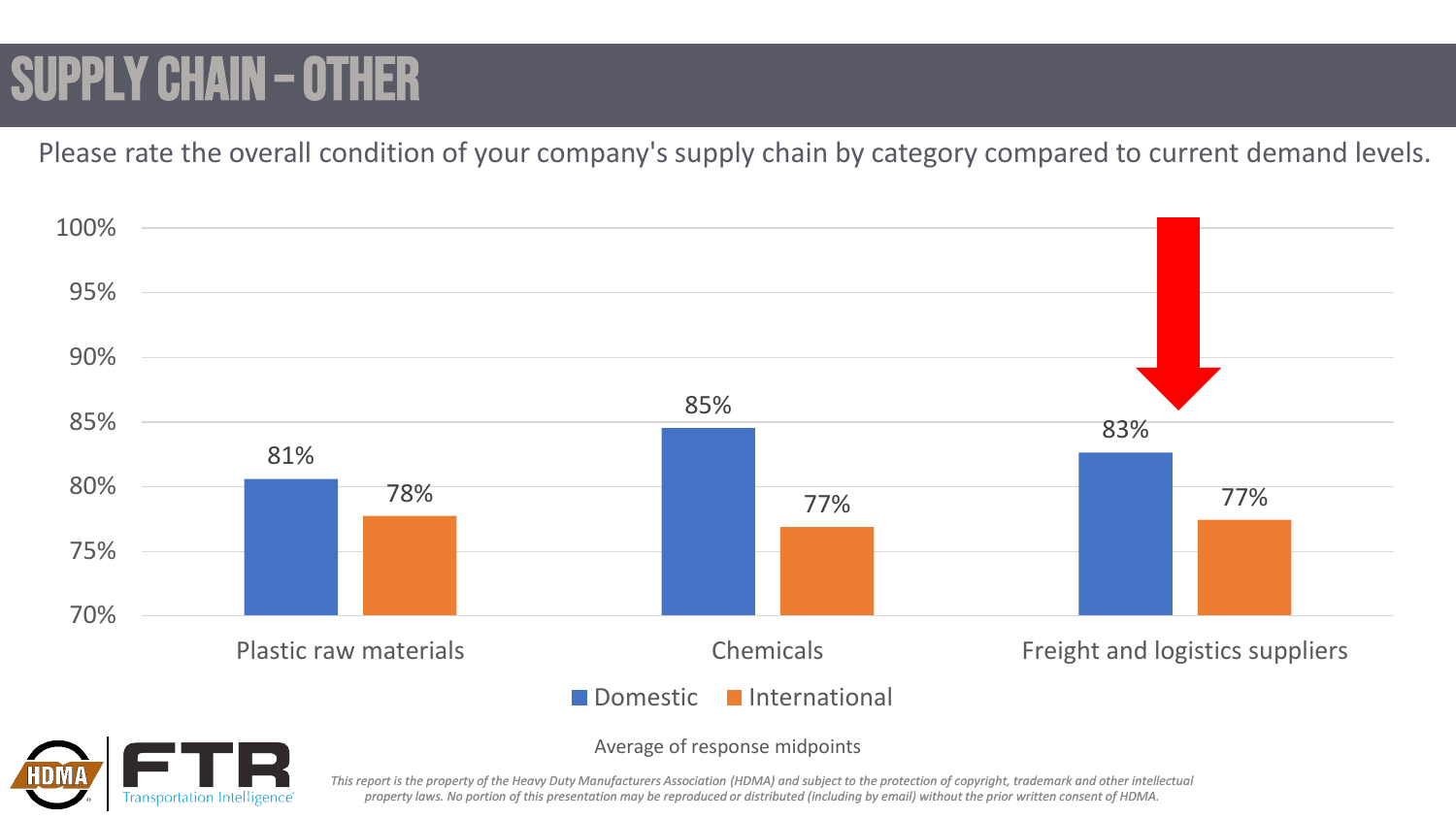# 2022 demand planning

What is the direction of your demand planning for the balance of 2022?



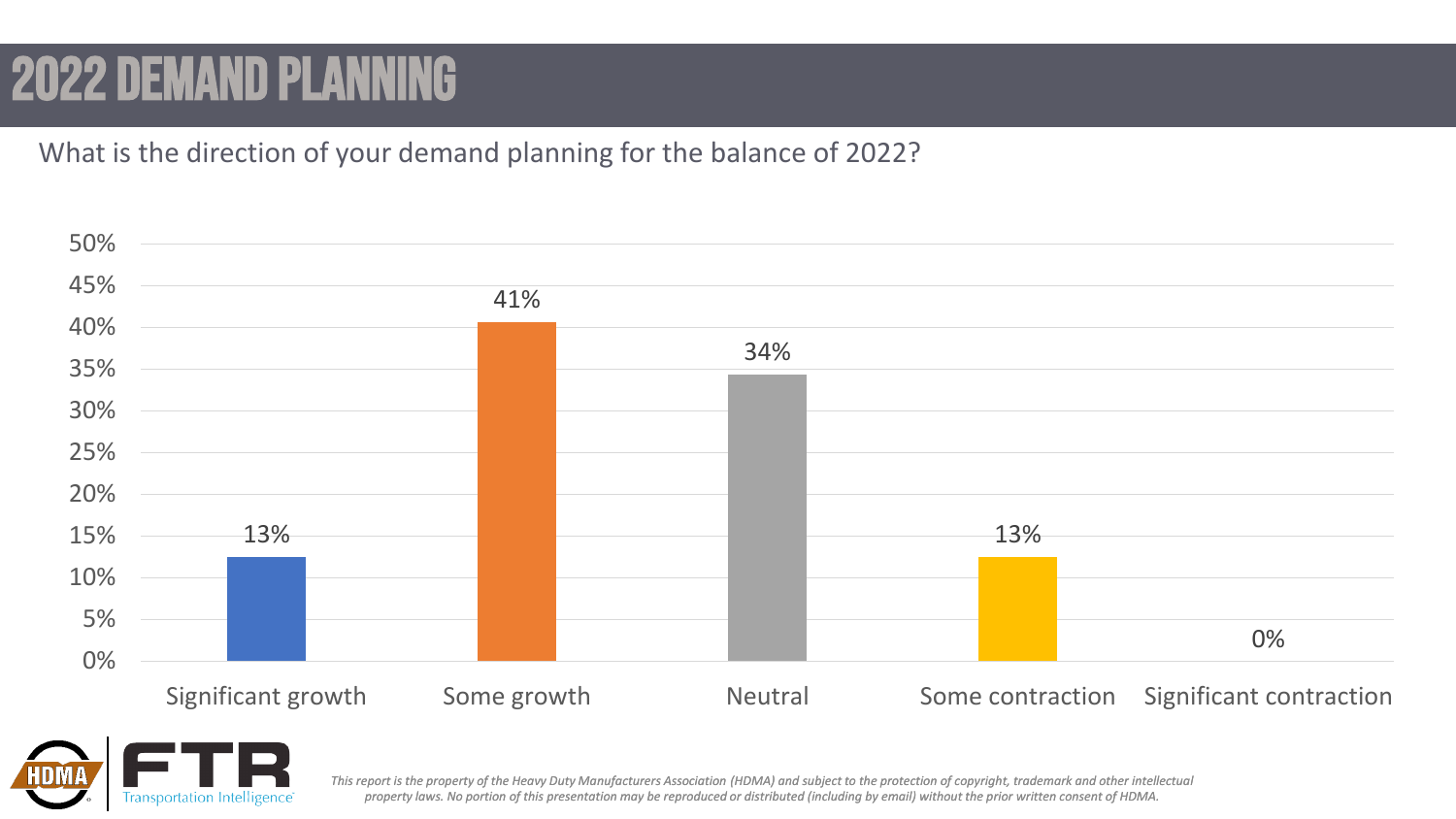# 2022 demand pla

In regards to your demand planning, please rate the influence of each of the following factors during the balance of 2022:



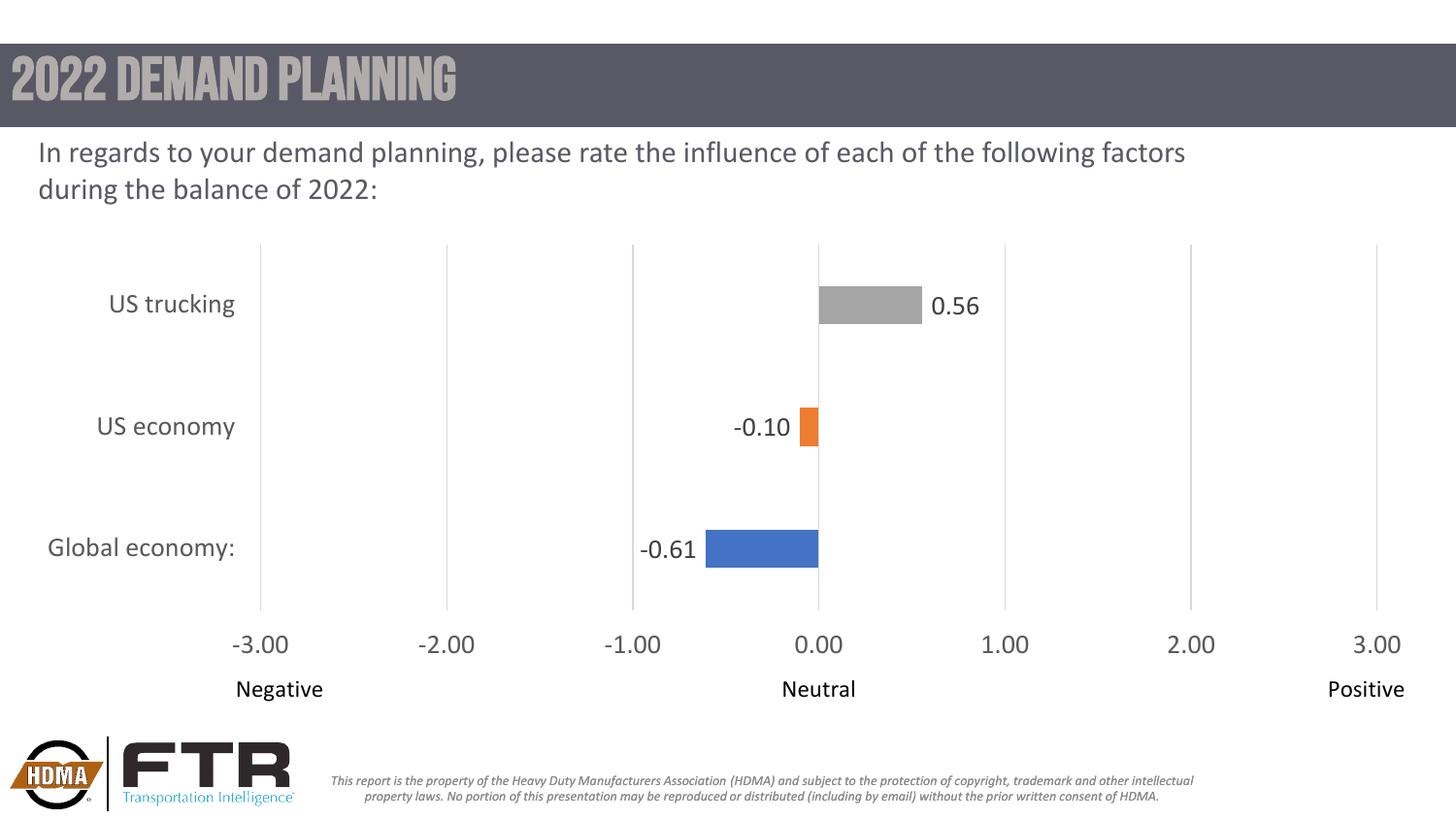### May PULSE POLL

### **Which risk to the US economy has the greatest potential to disrupt your business before the end of year?**

- Inflation causing a drop in consumer spending 28%
- Inflation causing a drop in business investment 12%
- Vulnerability of supply chain to small disruptions 56%
- $4<sup>th</sup>$  quarter COVID risks and potential impacts  $4\%$

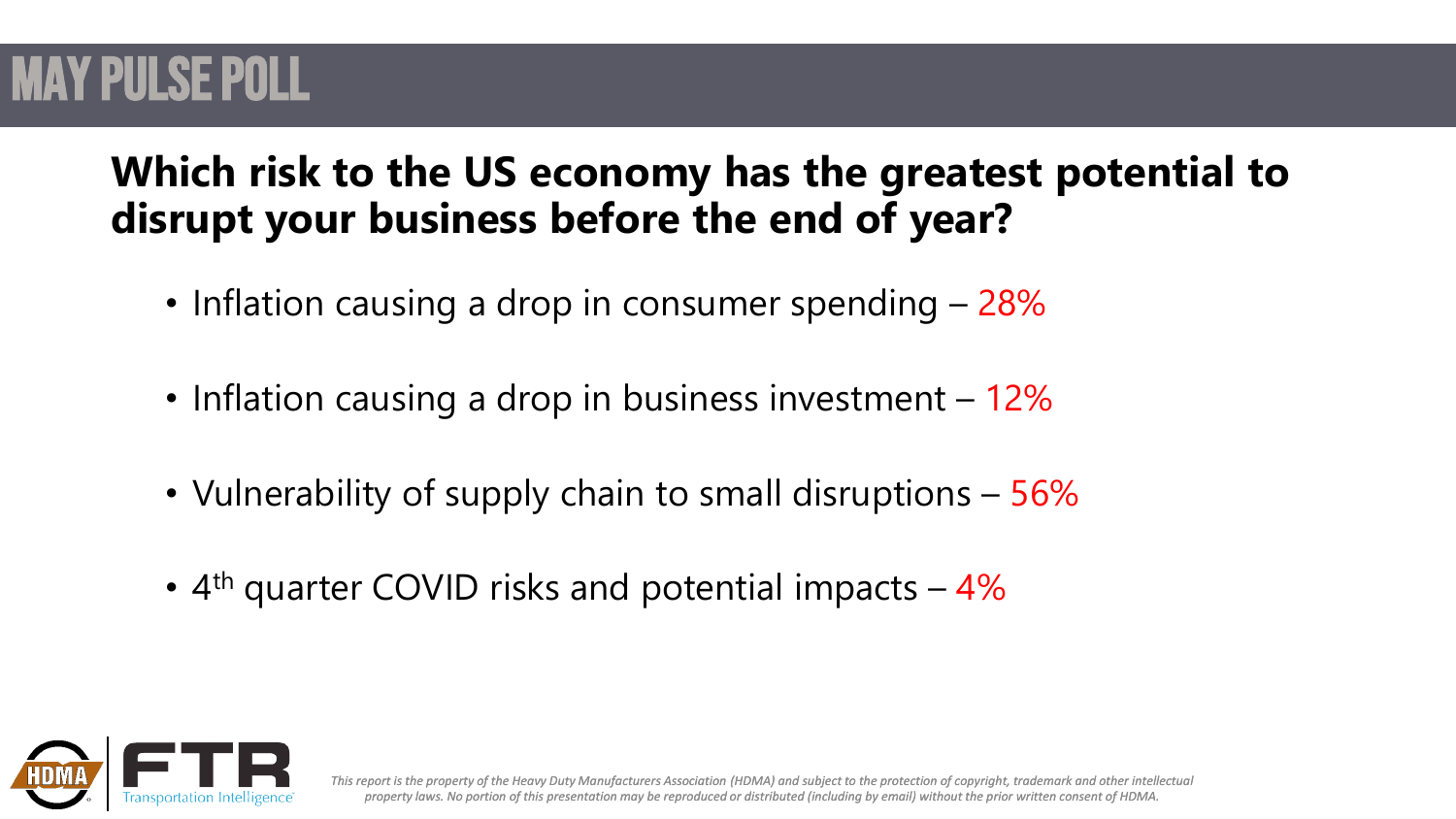# 2023 capacity planning

What is the overall direction of your capacity plan for 2023 at this time?



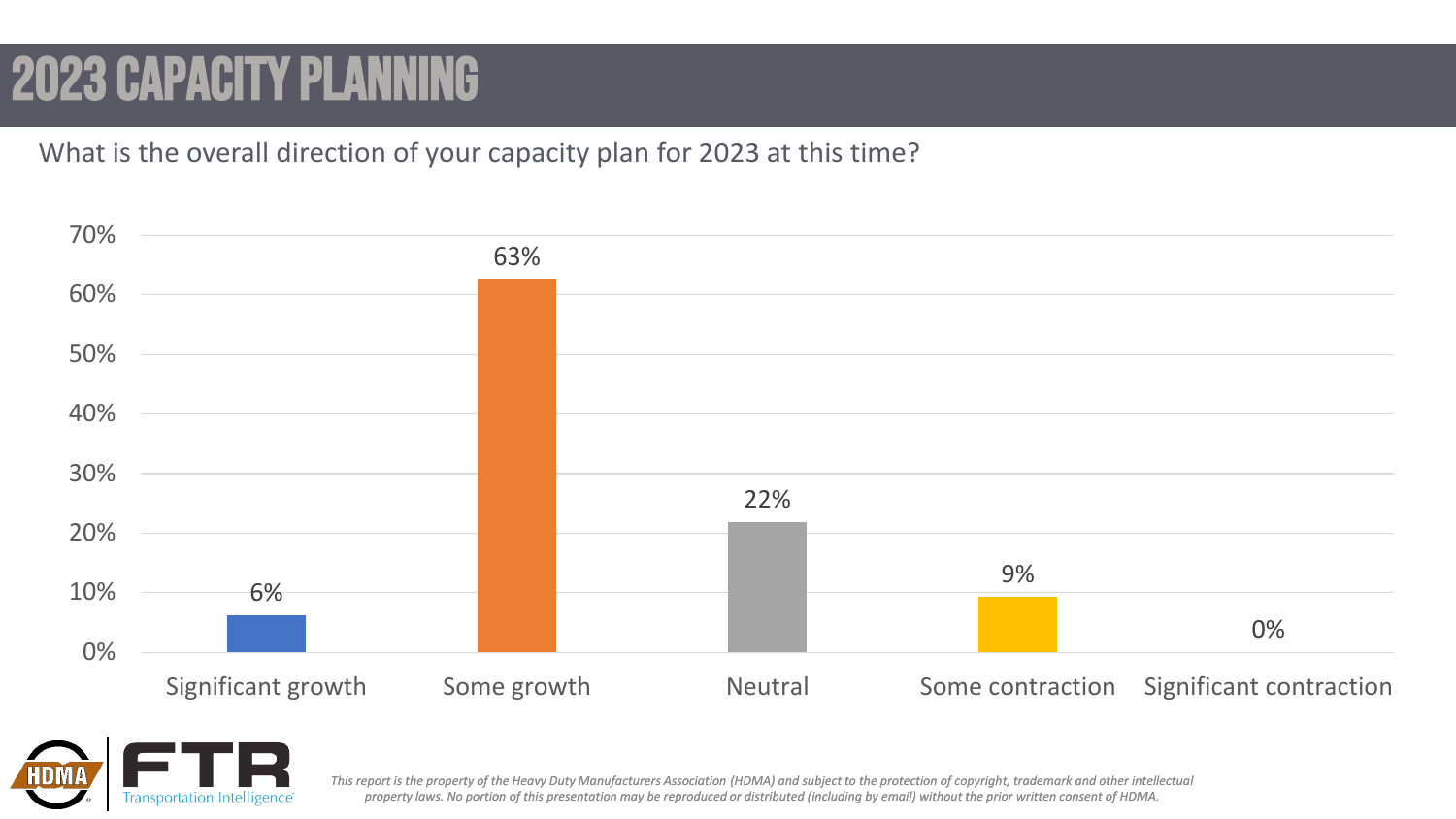# 2023 capacity planning

Please rate the influence of each of the following factors on your capacity planning for 2023



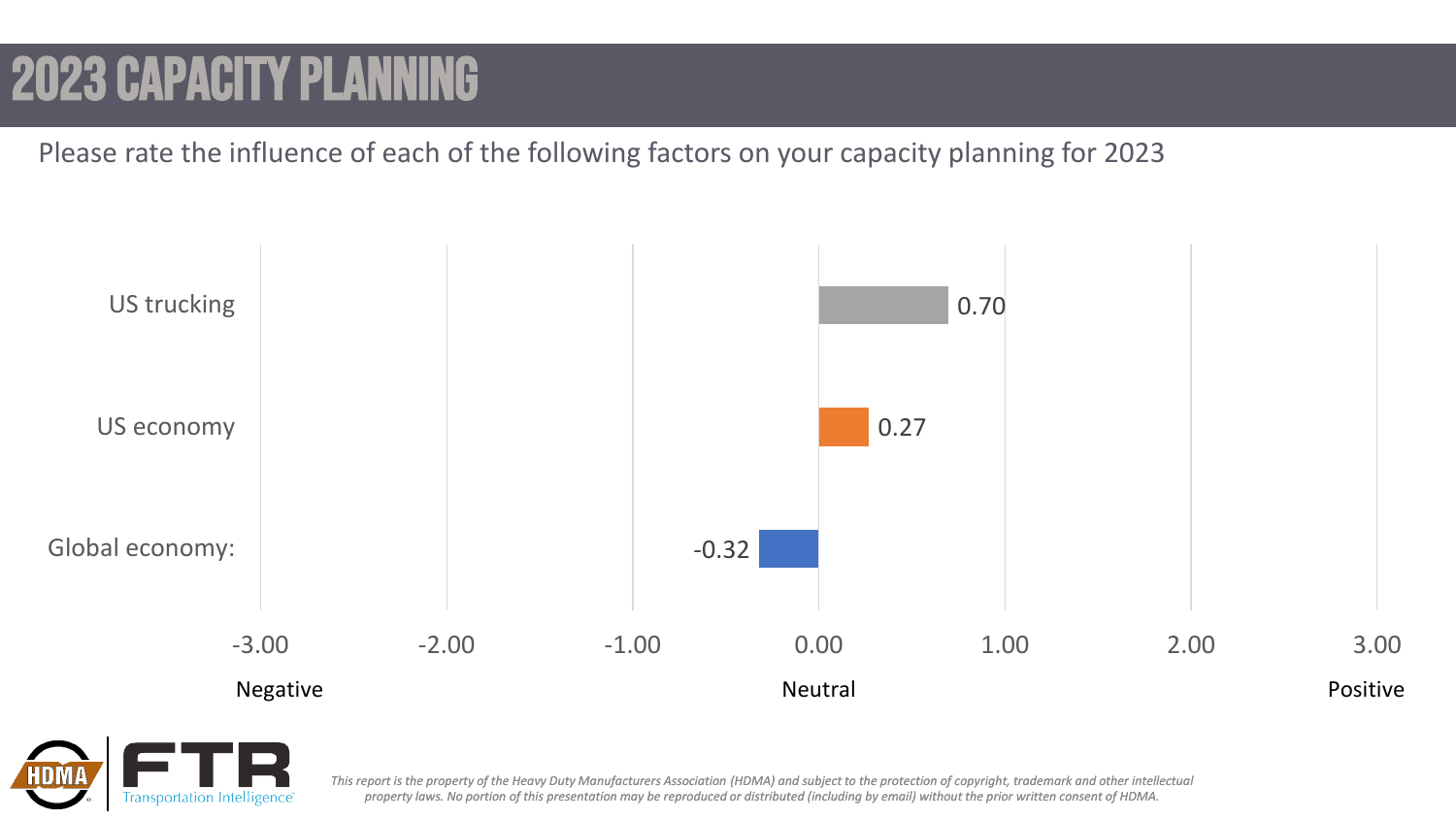# Capacity planning

Please rate the influence each of the following factors is having on your capacity decision making.



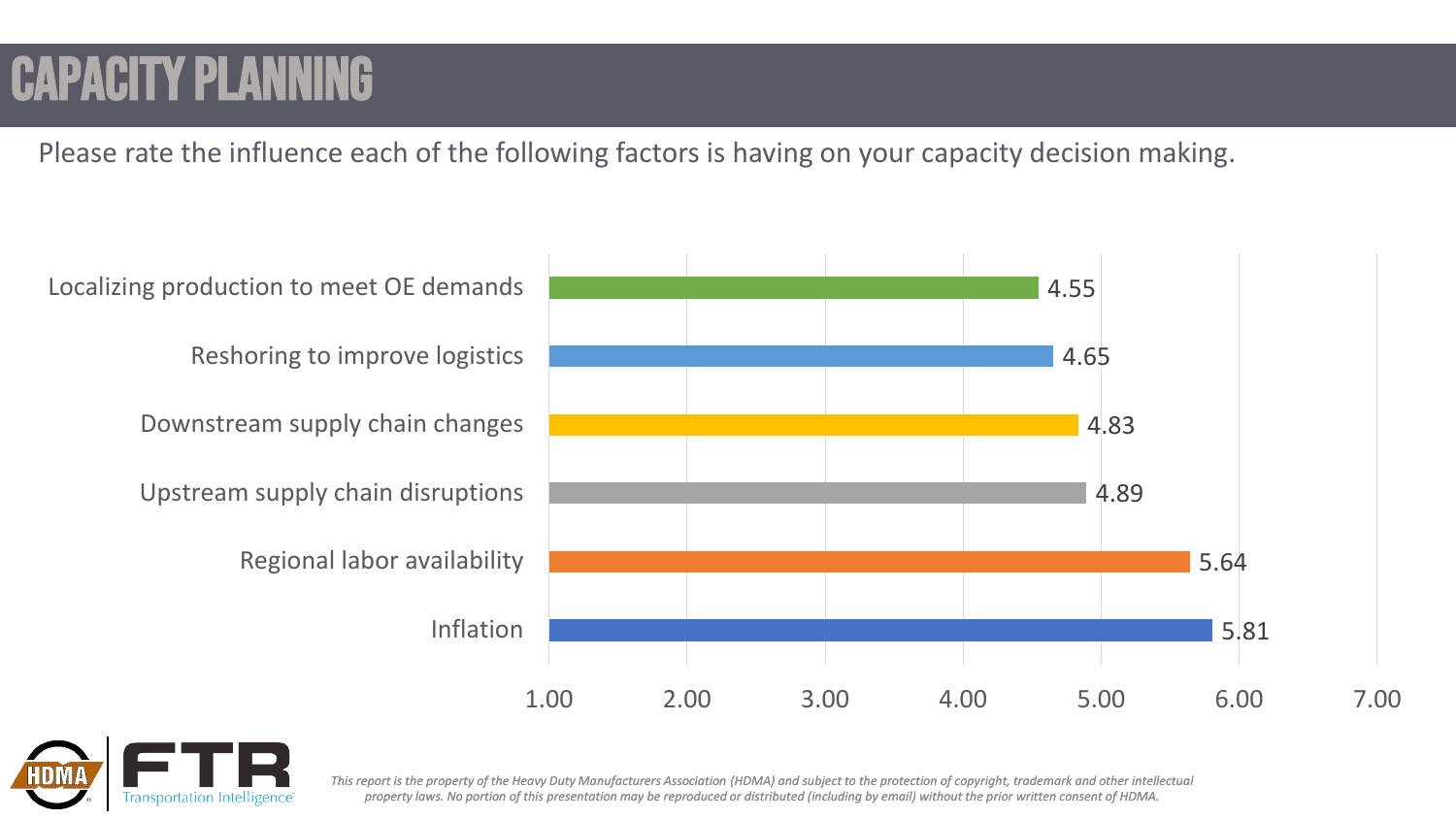# SUPPLY CHAIN – SUPPLIER STATUS

**Transportation Intelligence** 

Given your supply chain constraints and any additional internal constraints such as staffing and capacity, please rate your own company's ability to fulfill orders over the course of this month:

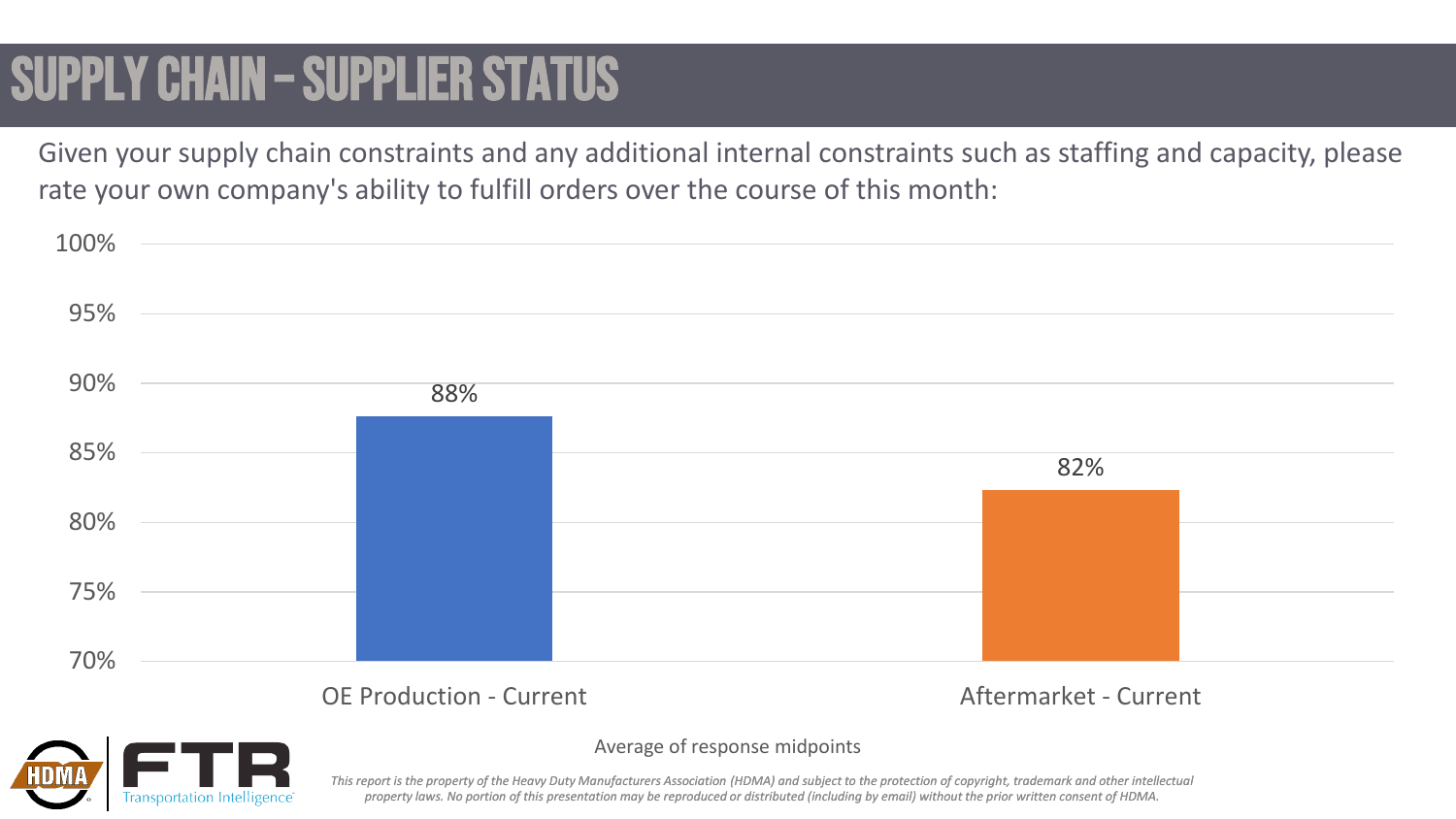# SUPPLY CHAIN – SUPPLIER OUTLOOK

**Transportation Intelligence** 

Additionally, given those same constraints, please project your own company's ability to fulfill orders over the course of the next six months:



#### Average of response midpoints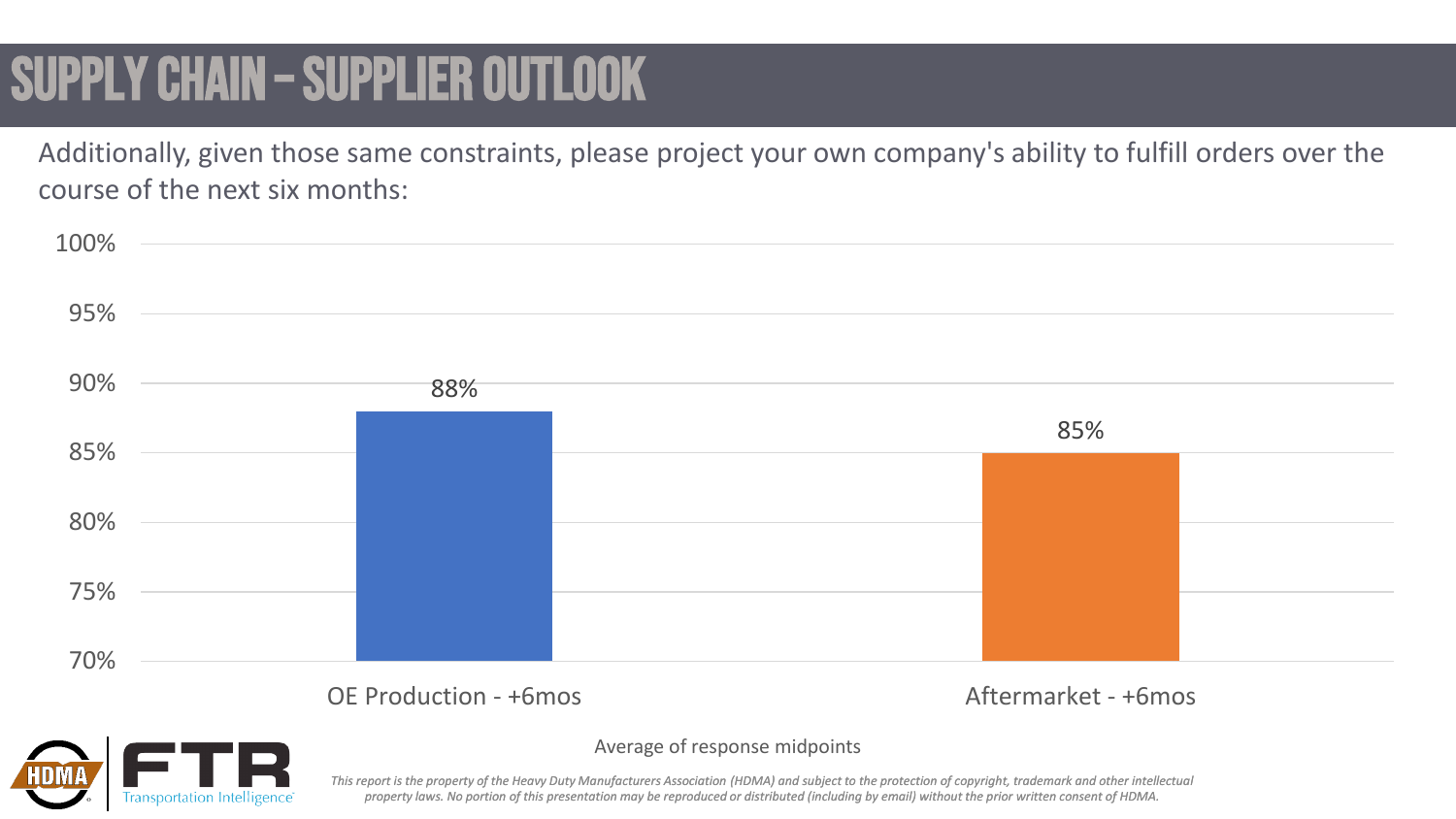# SUPPLIER CONCERNS

What is currently representing the greatest challenge for your business in 2022? (please select one) 22% 26% 22% **30% Freight and logistics Freight and logistics** Inflation in business costs Labor availability Raw material or component availability